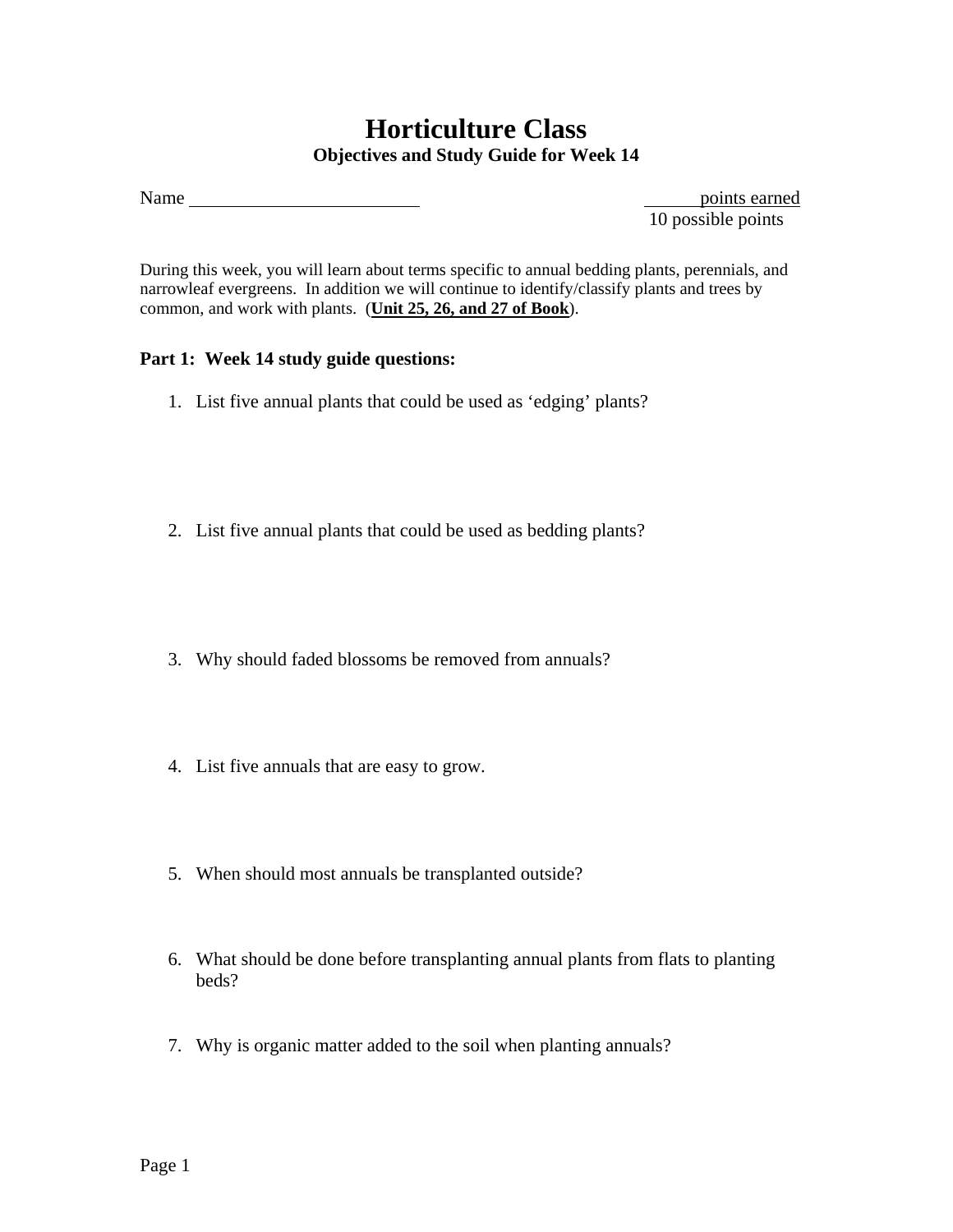8. When should mulch be added to annual beds?

- 9. List four uses of annuals in a planting bed.
- 10. List five annuals that make attractive hanging baskets.
- 11. List four reasons for using mulch on annual beds.
- 12. List five of the most common mulches.
- 13. How long before the desired transplanting date should annuals be seeded?
- 14. Describe three ways flowering annuals are generally used.

15. What considerations should be used when selecting perennials?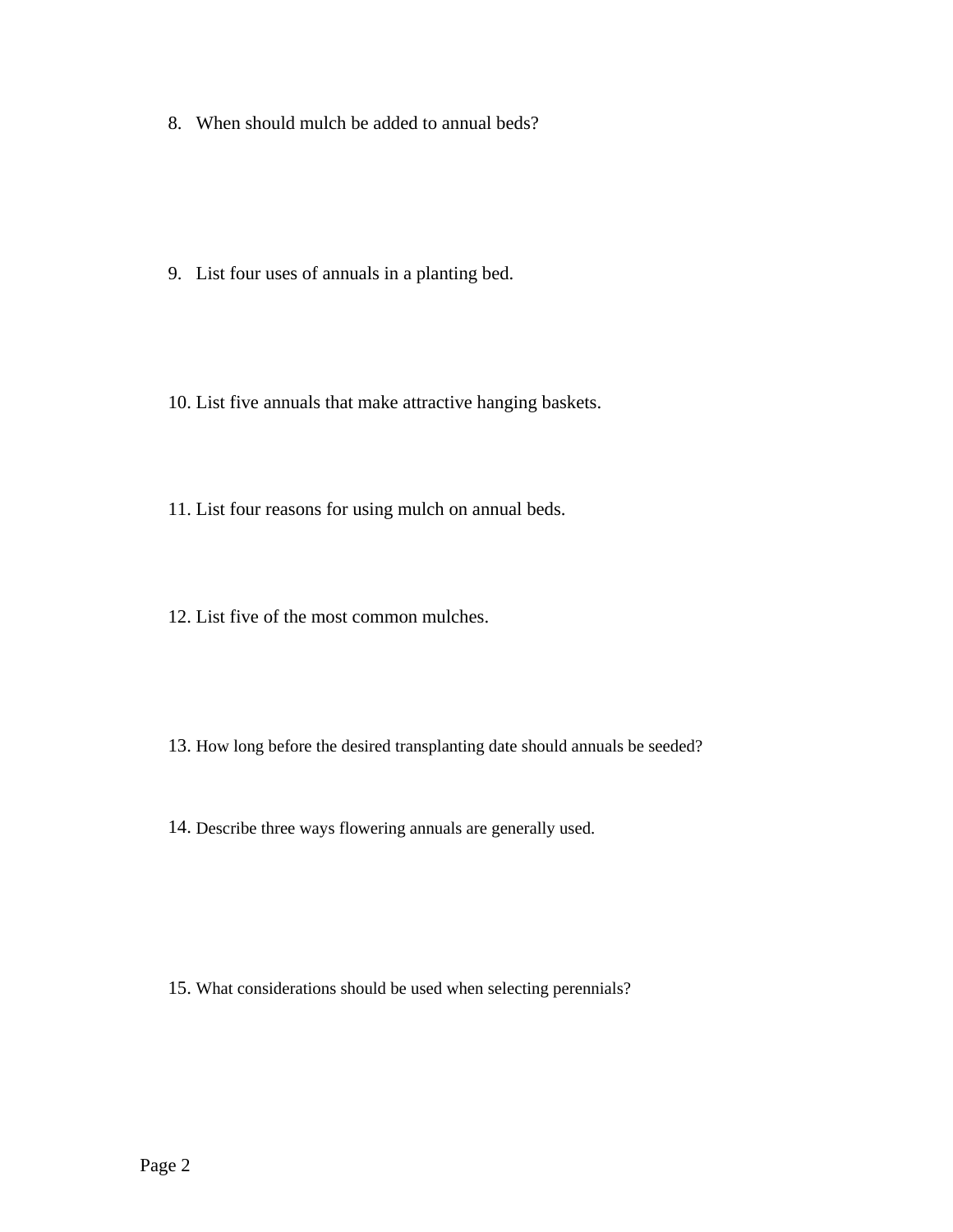- 16. When starting perennials from seed, how many weeks before the transplanting date should they be started?
- 17. What meadow environments do prairie plants require?
- 18. List three perennials that have blue flowers.
- 19. List three perennials that grow in full sun.

- 20. What factors should be considered when planting a perennial bed?
- 21. Why are narrow leaf evergreens popular as landscape plants?
- 22. If plastic burlap is used around the rootball, how should it be removed?
- 23. What is the planting hole depth of a balled and burlapped narrowleaf evergreen?